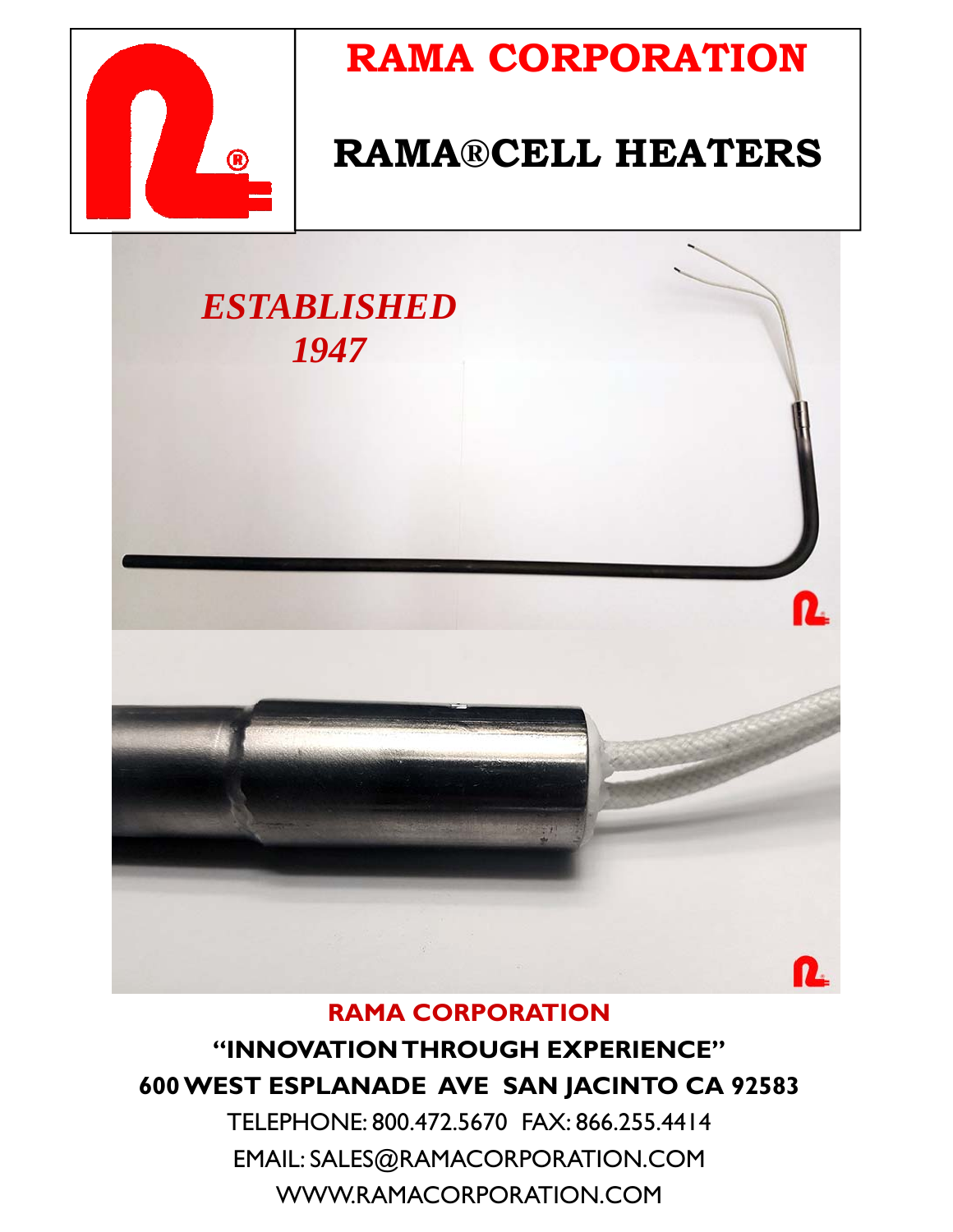# **Rama®Cell High Temperature Insertion Heaters**

Rama's high temperature insertion heaters can be applied to many industrial uses ranging from super heating of gasses to titanium metal forming. This versatile product is made from the highest quality materials allowing it to achieve higher temperatures and have a prolonged life.

#### **Typical Applications:**

- Titanium Metal Forming
- Heated Platens/Ceramic presses
- Glass Forming
- Super Plastic Forming
- Fluidized Beds
- Superheating Gases • Superheating Air
- Heat Treating
- Furnaces

#### **Features Include:**

- Designed for applications requiring continuous sheath temperatures of up to 2000°F  $(1095^{\circ}C)$
- Outer sheath is available in Incoloy 800 or Inconel 600
- Elements may be designed with one, two, or three independently controllable zones making it ideal for multiple zone platens.
- Undersized diameter reduces risk of binding or seizing allowing for easy removal and less down time.
- Heat transfer by means of radiation causes continuing oxidation of the sheath and inside of wall of the fitting.
- The oxidation produces excellent heat transfer and improved emissivity allowing sheath and process temperatures to be nearly identical.
- To prevent element burn out, coils are individually sheathed and swaged into a high temperature outer tube.
- Variety of terminations available. Standard assemblies are manufactured with flexible leads capable of withstanding up to 842°F (450°C) continuous. Lead armor may be added to protect from wear and tear.

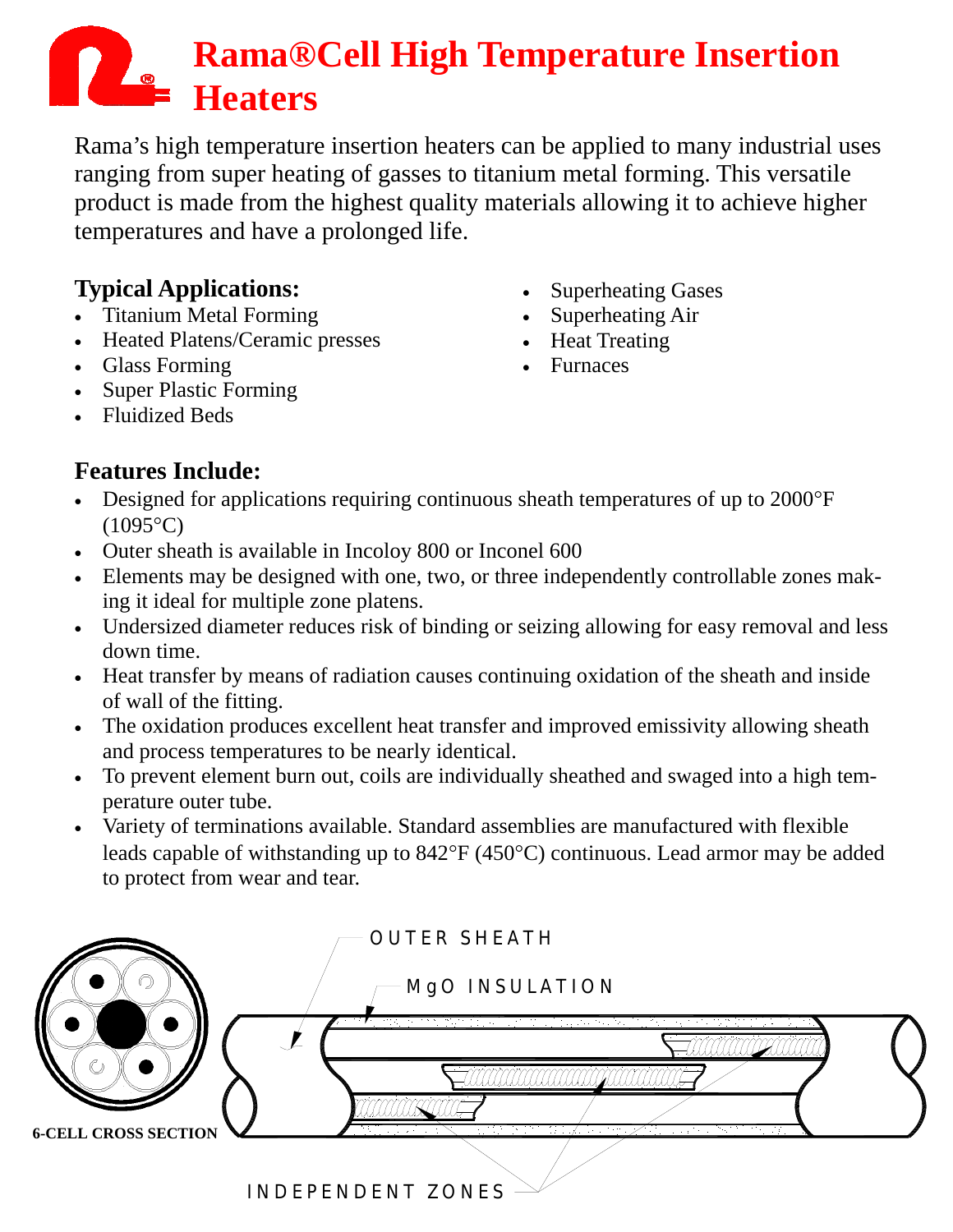

#### **Standard Specifications:**

- Available in .935" or .685" diameters
- Outer sheath material available in Inconel 600 or Incoloy 800
- Standard cold toe length is  $2.00" +/- 3/8"$  For special cold toe requests consult factory
- Standard protective termination cup length is 1.50". Special cup lengths may be available upon request.
- Standard units are made with all flex leads. Protective armor and special sizes may be available upon request.
- All units may be designed with one, two, or three individually controlled zones. Zones can be designed with varying lengths and wattages.

 **Special Note:** The total wattage rating on any specific unit will be the sum combined of all the independent zones unless otherwise specified. If profiled heat is required, customer must specify the wattage of each zone.

- Minimum cold area on a straight unit will be 4.00" long at the lead end. Minimum cold area on a formed unity will be 1.00" long before the start of the radius point.
- On formed units, standard bend radius is 2.50".

**Special Note:** Minimum bend radius on any formed unit is 1.50"

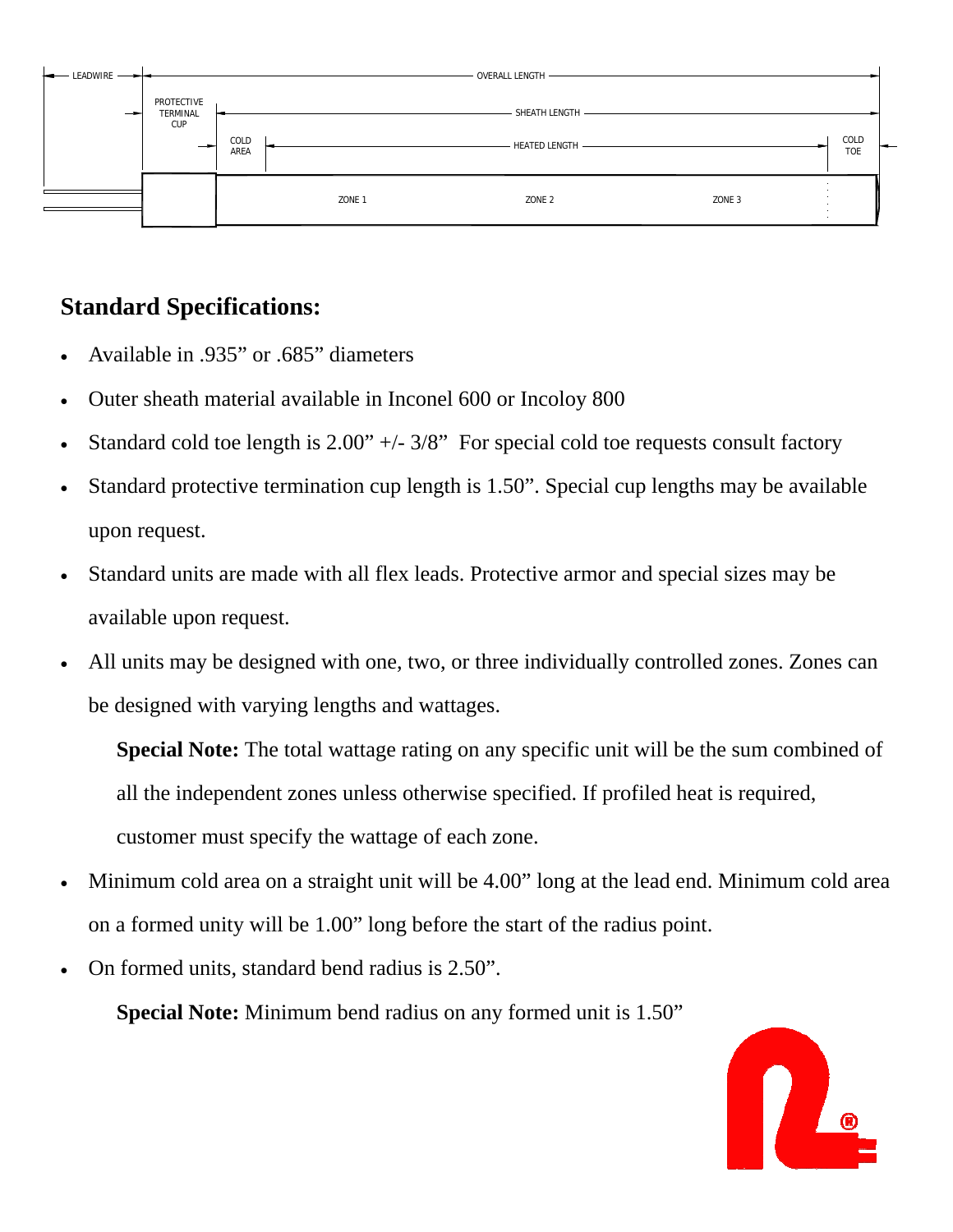







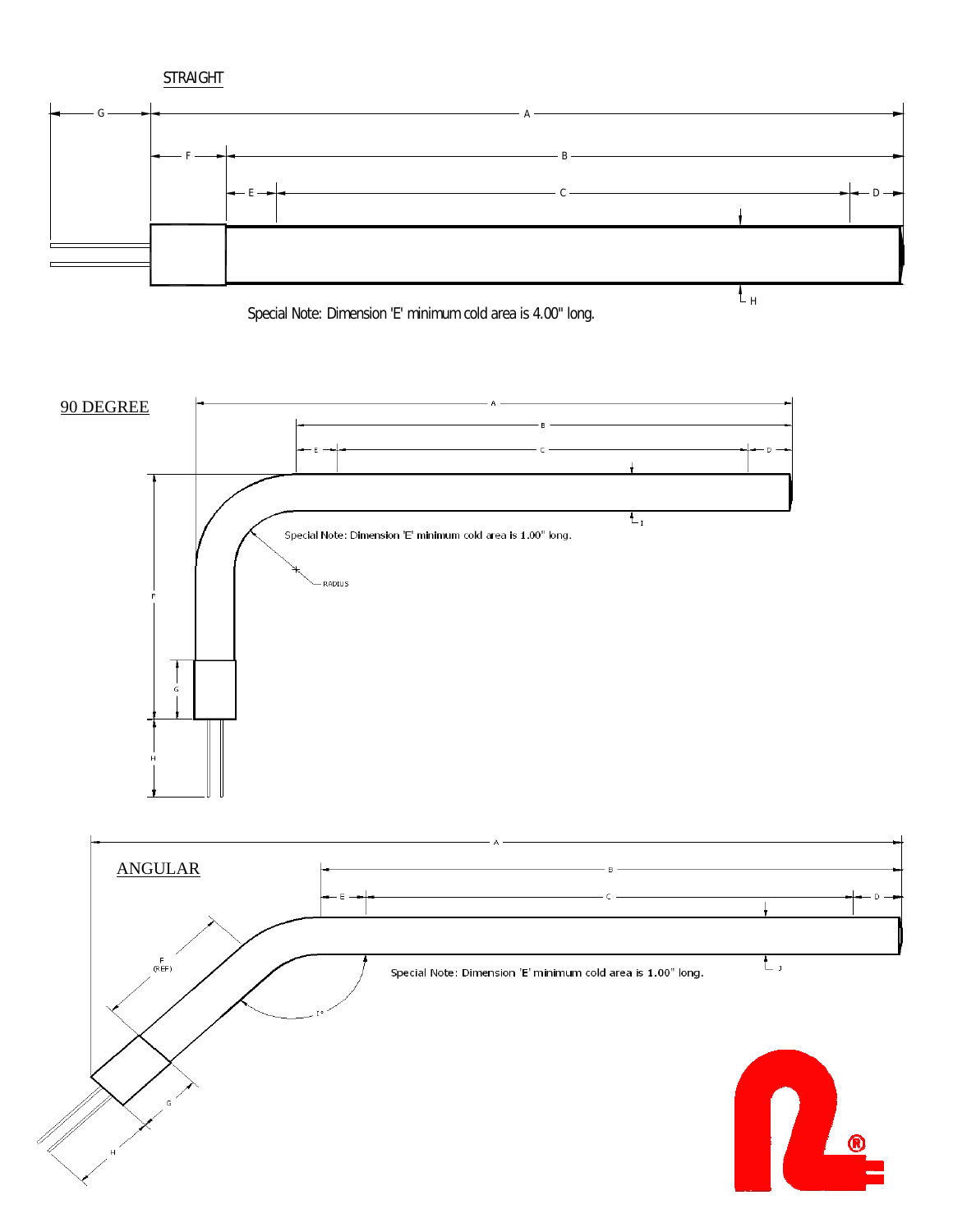

#### **ACCESSORIES:**

Tabs and ring stops are available upon customer request. All tabs are custom made to fit the customers need and are manufactured from 16 gauge 304 stainless steel. For special materials or gauges consult factory.